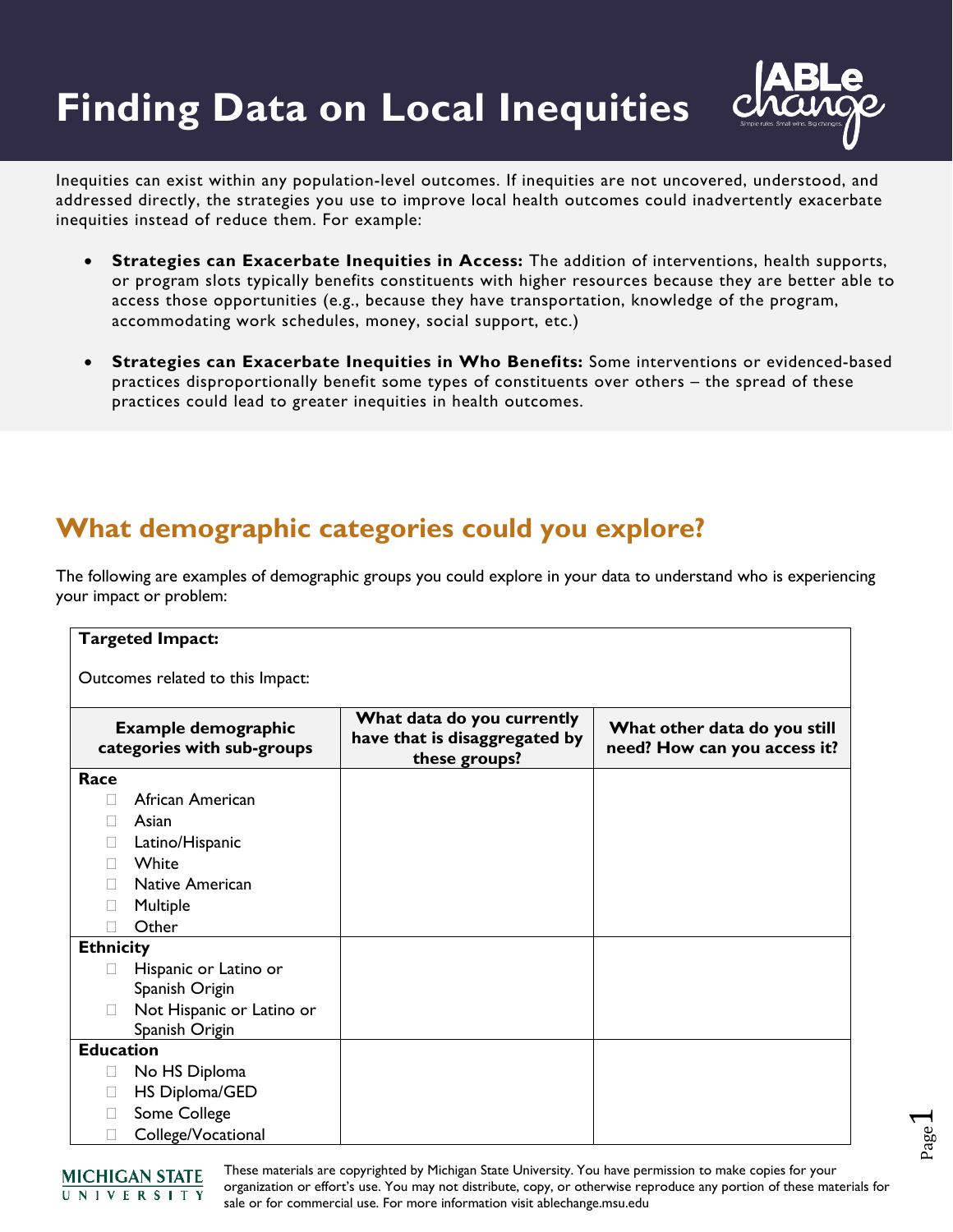

| Geography                           |                               |  |  |
|-------------------------------------|-------------------------------|--|--|
| П                                   | Urban                         |  |  |
|                                     | Rural                         |  |  |
| П                                   | Suburban                      |  |  |
| Ш                                   | Specific Neighborhoods:       |  |  |
| Income                              |                               |  |  |
| П                                   | Less than IOK                 |  |  |
| П                                   | <b>IOK-20K</b>                |  |  |
| П                                   | 21K-35K                       |  |  |
| П                                   | 35K and up                    |  |  |
| Gender                              |                               |  |  |
| $\Box$                              | Female                        |  |  |
| П                                   | Male                          |  |  |
| П                                   | Non-binary/ third gender      |  |  |
| Age                                 |                               |  |  |
| П                                   | Under 5                       |  |  |
| П                                   | $5 - 17$                      |  |  |
| П                                   | $18-24$                       |  |  |
| П                                   | 25-44                         |  |  |
| П                                   | 45-64                         |  |  |
| П                                   | $65+$                         |  |  |
|                                     | <b>Employment</b>             |  |  |
| $\Box$                              | Employed                      |  |  |
| $\Box$                              | Unemployed                    |  |  |
| П                                   | Underemployed                 |  |  |
|                                     | <b>Household Type</b>         |  |  |
| $\Box$                              | Single parent                 |  |  |
| $\Box$                              | 2 or more parents             |  |  |
| $\Box$                              | Grandparents                  |  |  |
| П                                   | Other                         |  |  |
|                                     | <b>Connection to Services</b> |  |  |
| $\Box$                              | Highly connected              |  |  |
| $\Box$                              | Moderately connected          |  |  |
| П                                   | Disconnected                  |  |  |
| <b>English Language Proficiency</b> |                               |  |  |
| □                                   | <b>English Proficient</b>     |  |  |
| $\Box$                              | Low English Proficiency       |  |  |